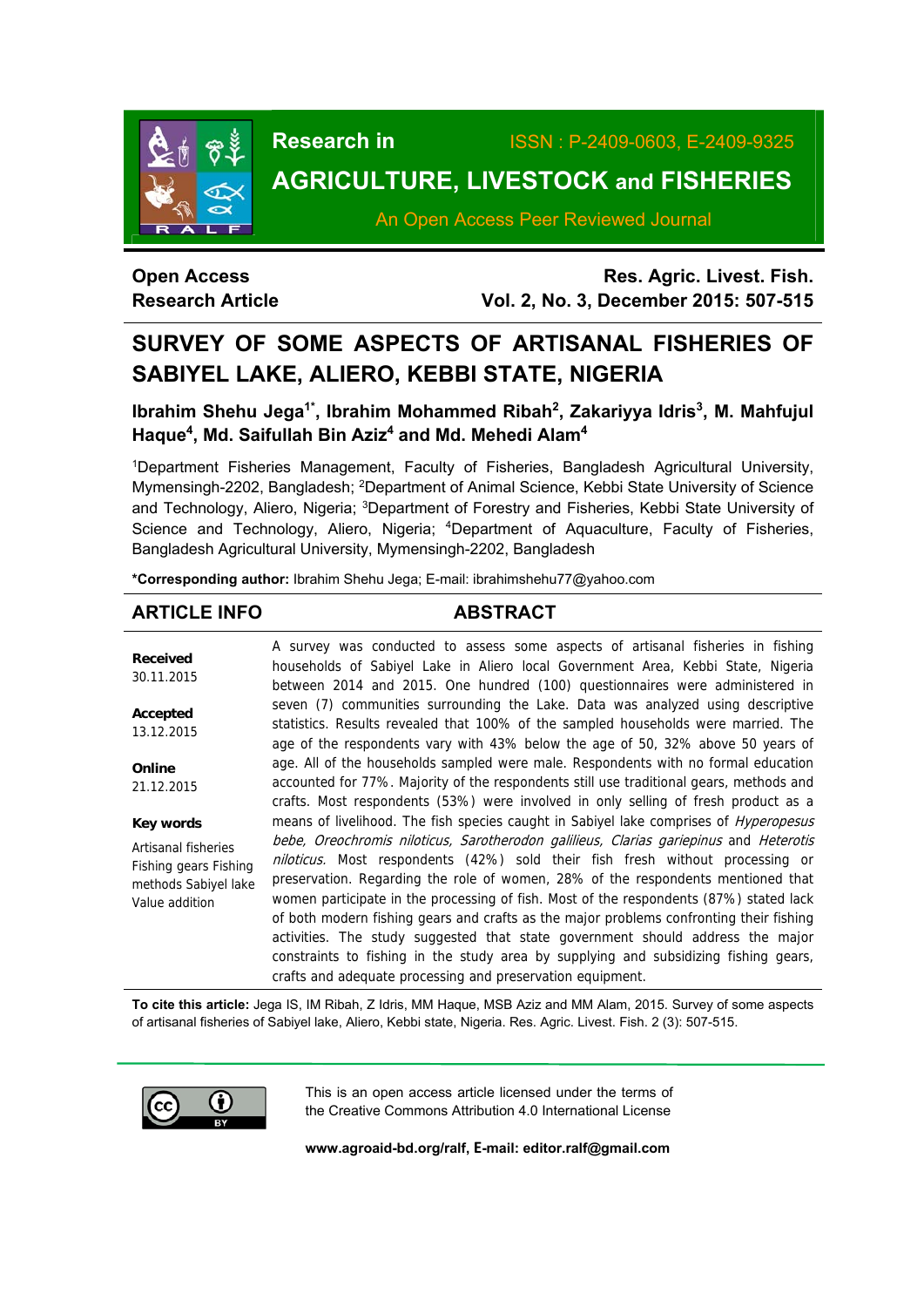# **INTRODUCTION**

 The Nigeria fisheries industry consist of three (3) broad sub-sectors; the artisanal or small scale fisheries; the industrial (or large scale fisheries) and aquaculture. Out of these three subsectors, artisanal fisheries constitute the most significant sub sector in terms of number of people, employment and contribution to total fish output in the country (Oladimeji et al.*,* 2013). Available records from the Federal Department of Fisheries Statistics reveal that total fish production in Nigeria for 25 years average about 4,08,000 MT per annum. According to Mathieu (2001), artisanal fishing account for more than 80 percent of the total fish production in Nigeria. But in spite of contributing the lion share to domestic fish output in Nigeria, artisanal fisheries remain the most impoverished fisheries sub sector with fishermen generally living at the subsistence level. Several reasons had been offered for the poor standard of living of artisanal fisherman which culminates in various poverty levels in the fishing communities.

 Though the riverine communities benefit from species diversity, Bada (2005) noted that Nigeria requires approximately 1.5million MT of fish annually in order to meet its daily protein needs. However, Nigeria has not been able to provide the quantity of fish needed by its citizens and this has led to importation to supplement local production. To stimulate the country to become self-sufficient in fish production over the next four years through a 25% annual fish import cut, an annual baseline fish import figure has been set for 2014 which reduced the allowable quantity of imported fish to 5,00,000 MT (Fishsite, 2014).

Nigeria has been listed among the 25 poorest nations in the world for several years. Yet, the country is endowed with human population of over 160 million people in addition to rich vegetation and abundant water resources; about 2,86,200km2 of waterarea (Shimang, 2005), which apart from capability of supporting a large population of livestock and crop irrigation, as well supports production of enough fish and fish products not only for domestic consumption but also for export (FAO, 2003).Suffice to note also that despite Nigerians abundant fishery resources, the country is still largely a protein deficient nation. It is well documented that Nigerians per capital intake of high quality animal protein is too low (Rahji et al., 2011).

 Nigeria is blessed with over 14 million of hectares of reservoirs, lake, ponds and major rivers capable of producing over 9,80,000MT of fish annually (FDF, 2007). Statistical survey have shown that the demand for fish in the country exceed supply and also the domestic production is still very low, considering the increasing human population. The annual fish consumption/demand in Nigeria has been estimated to be over 1.3 millionMT and the total domestic production is just about 4,50,000 MT per annum (Tsadu et al., 2006). With increase in human population in Nigeria, less fish will be available per capita annually (Eyo, 1999). In this regard, several studies have been conducted on the assessment and conservation of various lakes and rivers in Nigeria (Araoye, 2009; Abubakar and Auta, 2012; Ahmed *et al.,* 2014). Despite the rich nature and importance of Sabiyel lake in the provision of animal protein and income to the vast majority of people in the study area, no such research have been conducted.

 This research work has the primary goal of identifying the socioeconomic characteristics, type of fishing gears and crafts, dominant fish species caught, processing methods used, size and distribution of fishing communities, role of women in fisheries activities and the social and economic constraints that limit development of the fisheries of Sabiyel lake in order to suggest ways for effective management.

# **MATERIALS AND METHODS**

#### **Study area**

 The survey was conducted in the fishing communities around Sabiyel lake, Aliero Local Government of Kebbi state. Sabiyel lake is a eutropic, perennial standing fresh water body, located between latitude 13<sup>0</sup> 6<sup>-</sup>- $4^{\circ}15^{\circ}$  North and longitude  $12^{\circ}27^{\circ}$ - 47" East. The lake is at the centre of Sabiyel, Kashinzama, Laga, Tari, Kambaza, Bami Mairuwa, and Kyara villages, 13km away from Aliero town, Aliero Local Government Area, Kebbi state, Nigeria (Figure 1). It covers a length of 9km between the one extreme to other extreme of the lake. It is almost covered by emergent plants, dominantly cattail.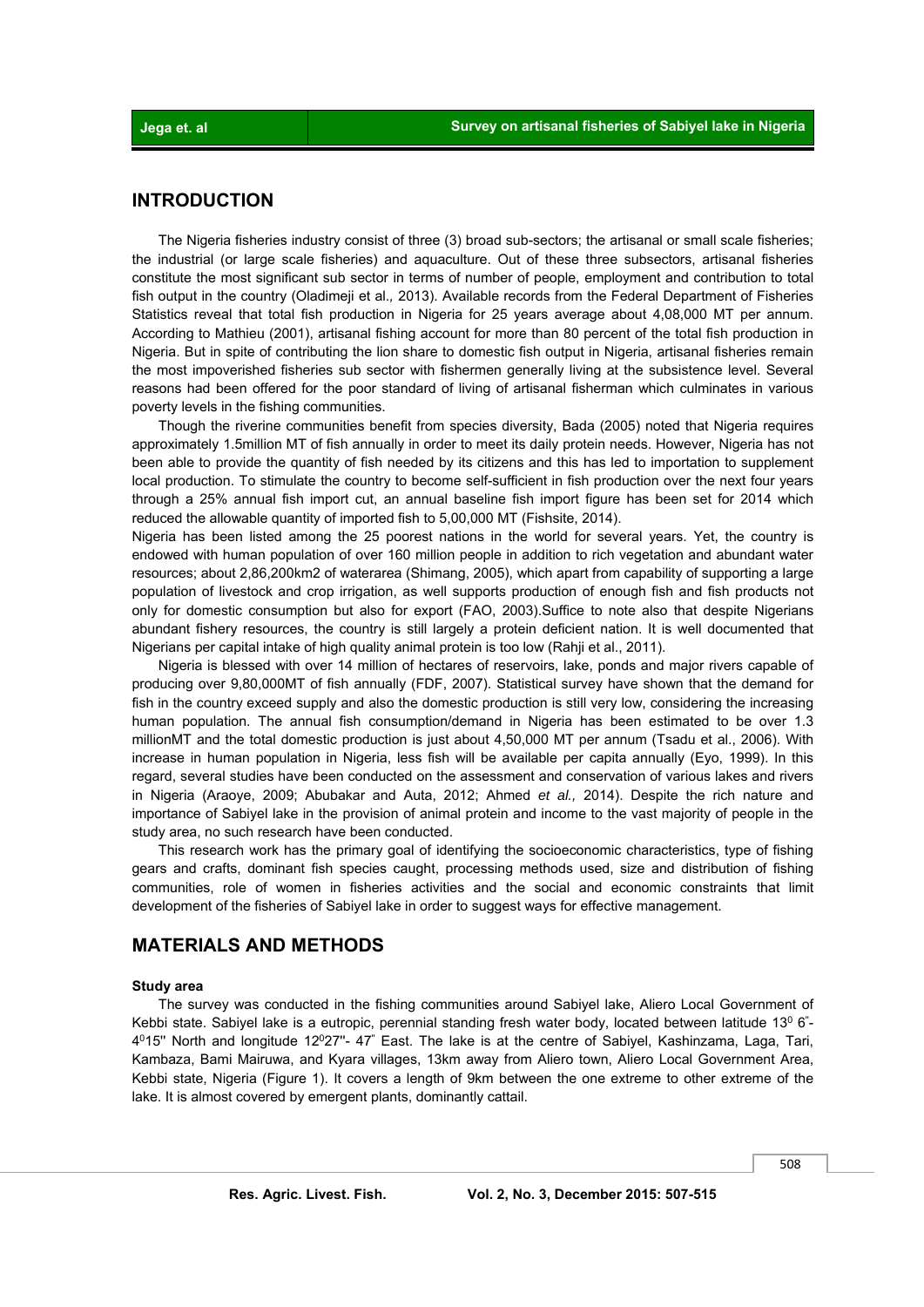

#### **Sampling procedure and sample size**

 There are seven (7) villages surrounding Sabiyel lake. Thus, these villages were purposively selected for this study. Based on the relative number of households in each of the seven (7) villages, a total of 100 respondents were considered. A respondent's involvement in a particular fishing activity was the basis of selection for the interview.The villages covered and numbers of respondents were as follows: Sabiyel (22), Laga (15), Kyara (05), Kashinzama (21), Kambaza (05), Bami mairuwa (15) and Tari (17).

#### **Data collection**

 The study was based on the primary data obtained from the household heads in the study area with the aid of structured questionnaires. Data were collected on socioeconomic background of fisher folks, information on the type of fish species caught, methods used in processing and preservation of fish, major constraints to fishing activities, fishing rights, roles women play in fisheries and in value addition to fish products.

#### **Data analysis**

 Data obtained were analyzed with help of descriptive statistics such as percentage, frequency and means using software MS Excel.

## **RESULTS**

#### **Socio economic characteristics of respondents**

 Socioeconomic characteristics of the respondents are presented in Table 1. The results indicated that 100% of the respondents were married and 75% are between the age ranges of 31-50 years. Majority of the respondents (53%) indicated that their main source of income is the sale of fresh fish products. Most respondents (77%) have attended Qur'anic education with little having formal education. The primary occupation of the respondents is fishing as indicated by 51% respondents.

 Results for fishing activities of household members around Sabiyel fishing communities indicated that 86% of the respondents engage in fishing activities for sale and family consumption while7% each engage in fishing either for sale or for family consumption.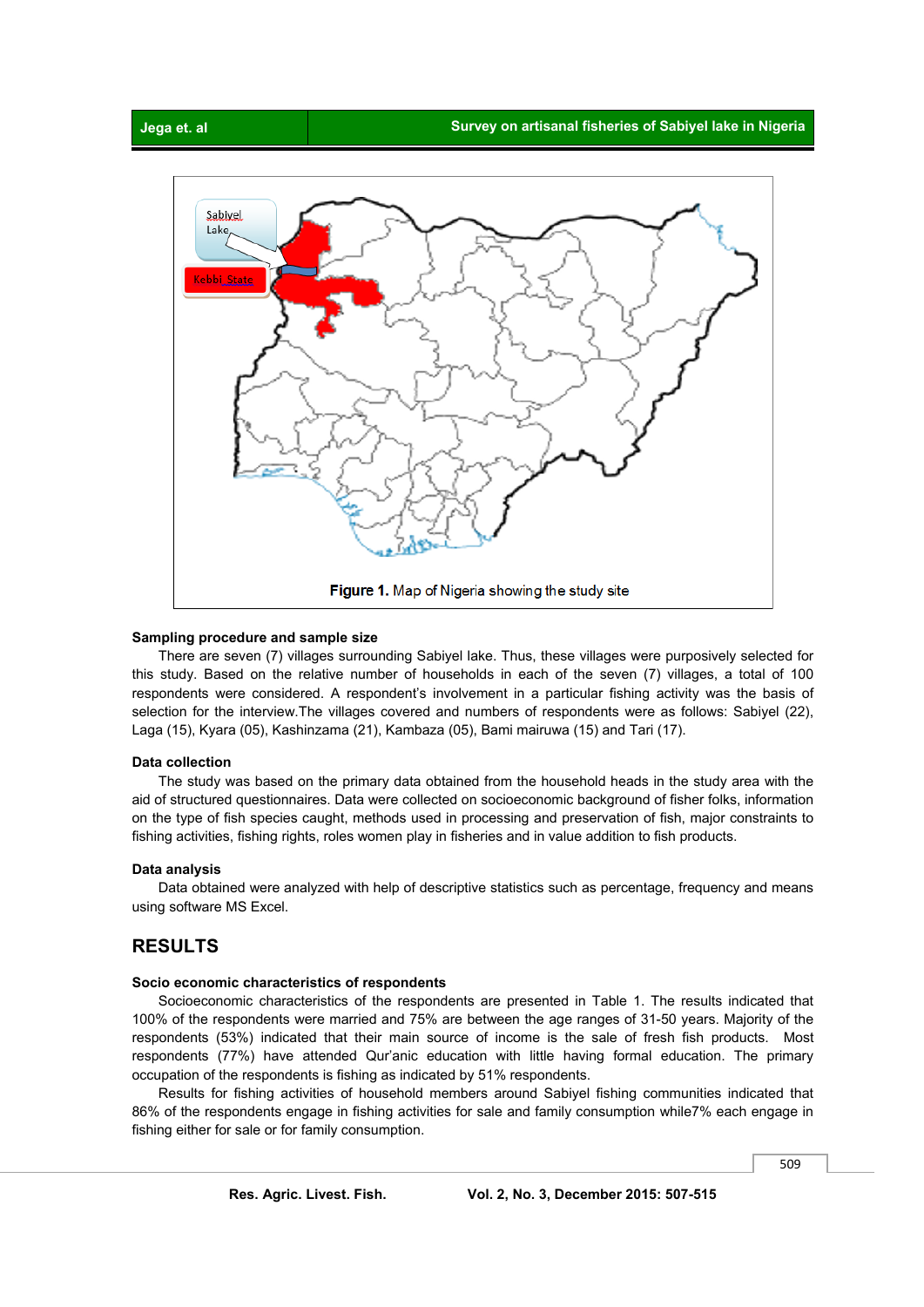#### **Jega et. al Survey on artisanal fisheries of Sabiyel lake in Nigeria**

| <b>Characteristics</b>          | Frequency      | Percentage     | <b>Mean</b>     | <b>SD</b> |
|---------------------------------|----------------|----------------|-----------------|-----------|
| <b>Marital status</b>           |                |                |                 |           |
| Single                          | 0.0            | 0.0            |                 |           |
| Married                         | 100            | 100            |                 |           |
| <b>Divorced</b>                 | 0.0            | 0.0            |                 |           |
| <b>Total</b>                    | 100            | 100            | 100             | 0.0       |
| Age range (years)               |                |                |                 |           |
| 18-30                           | 5              | 5              |                 |           |
| $31 - 40$                       | 43             | 43             |                 |           |
| 41-50                           | 32             | 32             |                 |           |
| Above 50                        | 20             | 20             |                 |           |
| <b>Total</b>                    | 100            | 100            | $\overline{25}$ | 12.26     |
| <b>Educational level</b>        |                |                |                 |           |
| Tertiary education              | 0.0            | 0.0            |                 |           |
| Secondary education             | 6              | 6              |                 |           |
| Primary education               | 10             | 10             |                 |           |
| Qur'anic education              | 77             | 77             |                 |           |
| Adult education                 | $\overline{7}$ | $\overline{7}$ |                 |           |
| No education                    | 0.0            | 0.0            |                 |           |
| <b>Total</b>                    | 100            | 100            | 25              | 34.70     |
| Household main source of income |                |                |                 |           |
| Sale of fresh product           | 53             | 53             |                 |           |
| Farming                         | 26             | 26             |                 |           |
| Wage employment                 | 0.0            | 0.0            |                 |           |
| Own business                    | 21             | 21             |                 |           |
| <b>Others</b>                   | 0.0            | 0.0            |                 |           |
| <b>Total</b>                    | 100            | 100            | 3.33            | 40.57     |
| Occupation(fishing)             |                |                |                 |           |
| Primary occupation              | 59             | 59             |                 |           |
| Secondary education             | 41             | 41             |                 |           |
| <b>Total</b>                    | 100            | 100            | 50              | 9.05      |
| Sold                            | 7              | 7              |                 |           |
| Family consumption              | 7              | $\overline{7}$ |                 |           |
| Sold and given to family        | 86             | 86             |                 |           |
| Animal consumption              | 0.0            | 0.0            |                 |           |
| <b>Total</b>                    | 100            | 100            | $\overline{25}$ | 30.02     |

**Table 1.** Distribution of respondents according to socioeconomic characteristics

Source: Field survey (2015)

#### **Fishing gears, methods and crafts used by the fishing communities**

 Table 2 presents the result for fishing gears, methods and crafts used by the respondents. Passive gears were used by 69% of the respondents such as gill net, hook and line. Seventy one percent (71%) of the respondents engaged in night fishing where they use light and 100% use canoe for fishing.

#### **Processing and preservation methods**

 Results for the processing and preservation methods used are presented in Figure 2, with forty two per cent (42%) of the respondents selling their fish in fresh form.

#### **Role of women in fishing activities around Sabiyel lake**

Most respondents (53%) reported that women engaged in processing and marketing, 28% of the respondents said women engaged in processing and only 3 respondents said women engaged in marketing. Figure 3 present results for the role of women in fishing activities in fishing communities around Sabiyel lake.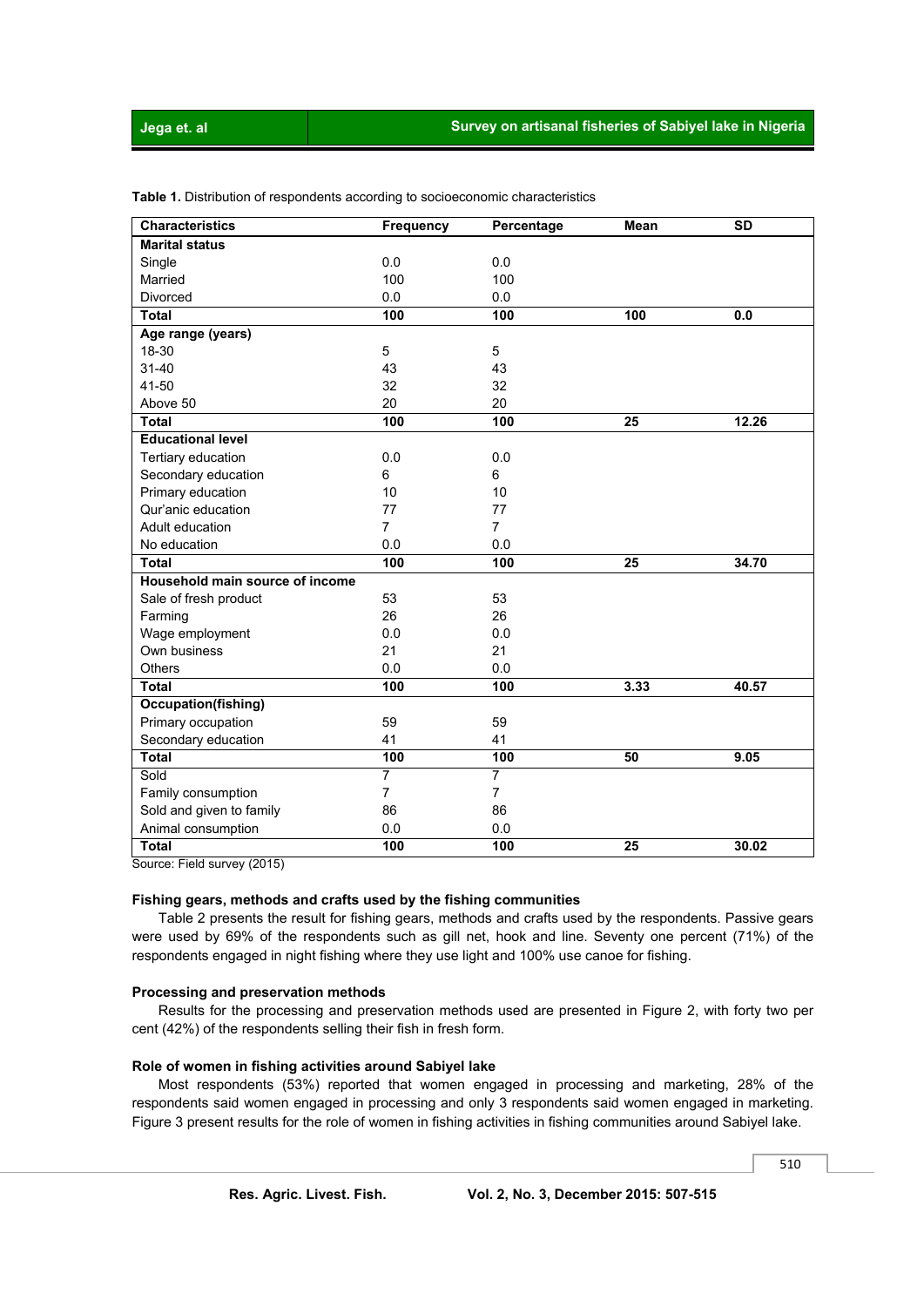



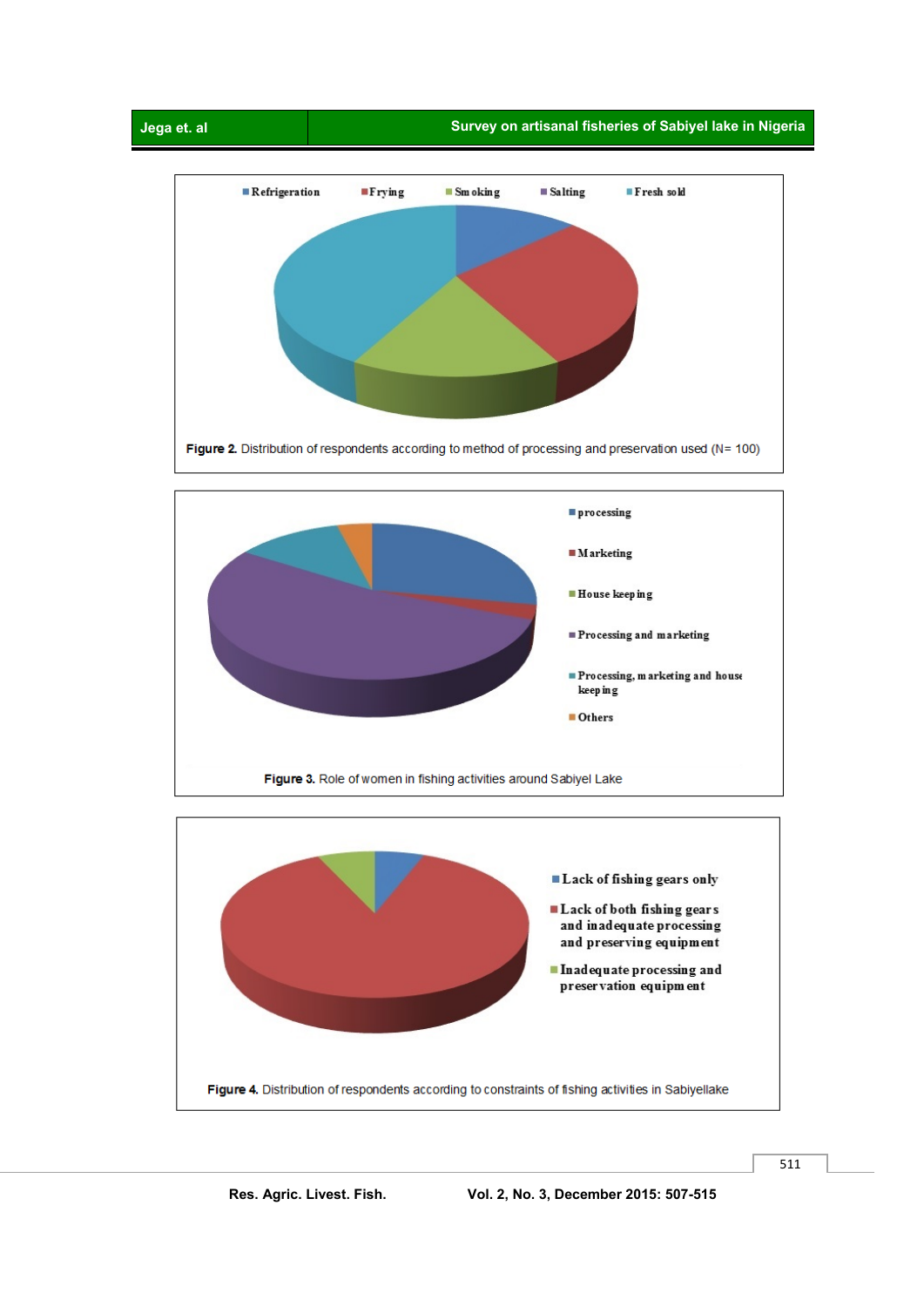#### **Constraints of fishing activities**

Eighty seven per cent of the respondents said the major constraints to fishing are lack of both fishing gears and inadequate processing and preservation equipment, 6% complained of lack of fishing gears and 7% mentioned lack of processing and preservation equipment. Figure 4 present the results for constraints of fishing identified in Sabiyel lake.

#### **Cooperative society and value addition**

 Table 4 present results for respondent's participation in cooperative societies and value addition to fish. The results indicated that 62% respondents participated in cooperative societies and 76% add value to their fish commodity for sale.

| <b>Gears</b>                      | <b>Frequency</b> | Percentage       | Mean  | <b>Standard</b>  |
|-----------------------------------|------------------|------------------|-------|------------------|
|                                   |                  |                  |       | <b>Deviation</b> |
| <b>Active Gears</b>               |                  |                  |       |                  |
| Cast net, seine net and clap net  | 19               | 19               |       |                  |
| Cast net and clap net             | 13               | 13               |       |                  |
| Cast net and Gura trap            | 12               | 12               |       |                  |
| Cast net only                     | 20               | 20               |       |                  |
| Cast net and seine net            | 14               | 4                |       |                  |
| Clap net                          | $\overline{7}$   | 7                |       |                  |
| Seine net, cast net and Induruttu | 7                | 7                |       |                  |
| Clap net and Gura trap            | 8                | 8                |       |                  |
| Total                             | 100              | $\overline{100}$ | 14.29 | 29.65            |
|                                   |                  |                  |       |                  |
| Passive gears                     |                  |                  |       |                  |
| Gill net                          | 16               | 16               |       |                  |
| Gill net and hook and line        | 69               | 69               |       |                  |
| Hook and line and Induruttu       | 5                | 5                |       |                  |
| Hook and line only                | 10               | 10               |       |                  |
| <b>Total</b>                      | 100              | 100              | 25    | 880.66           |
|                                   |                  |                  |       |                  |
| Use of light                      |                  |                  |       |                  |
| Yes                               | 71               | 71               |       |                  |
| No                                | 29               | 29               |       |                  |
| <b>Total</b>                      | 100              | 100              | 50    | 29.69            |
|                                   |                  |                  |       |                  |
| <b>Crafts used</b>                |                  |                  |       |                  |
| Canoe                             | 100              | 100              |       |                  |
| <b>Others</b>                     | 0.0              | 0.0              |       |                  |
| <b>Total</b>                      | 100              | 100              | 100   | 0.0              |

**Table 2.** Distribution of respondents according to fishing gears, methods and crafts used.

Source: Field survey (2015)

**Table 3.** Dominant fish species identified and caught in Sabiyel Lake

| <b>Scientific name</b> | Local name     | <b>Common name</b> |
|------------------------|----------------|--------------------|
| Heterotis niloticus    | Balli          | Slap water         |
| Clarias gariepinus     | Kullume        | Mud fish           |
| Sarotherodon galilieus | Gargazafalga   | Tilapia snout      |
| Oreochromis niloticus  | Gargazabahausa | Nile tilapia       |
| Hyperopesus bebe       | Kuma           | Mormyrid           |

Source: Field survey (2015)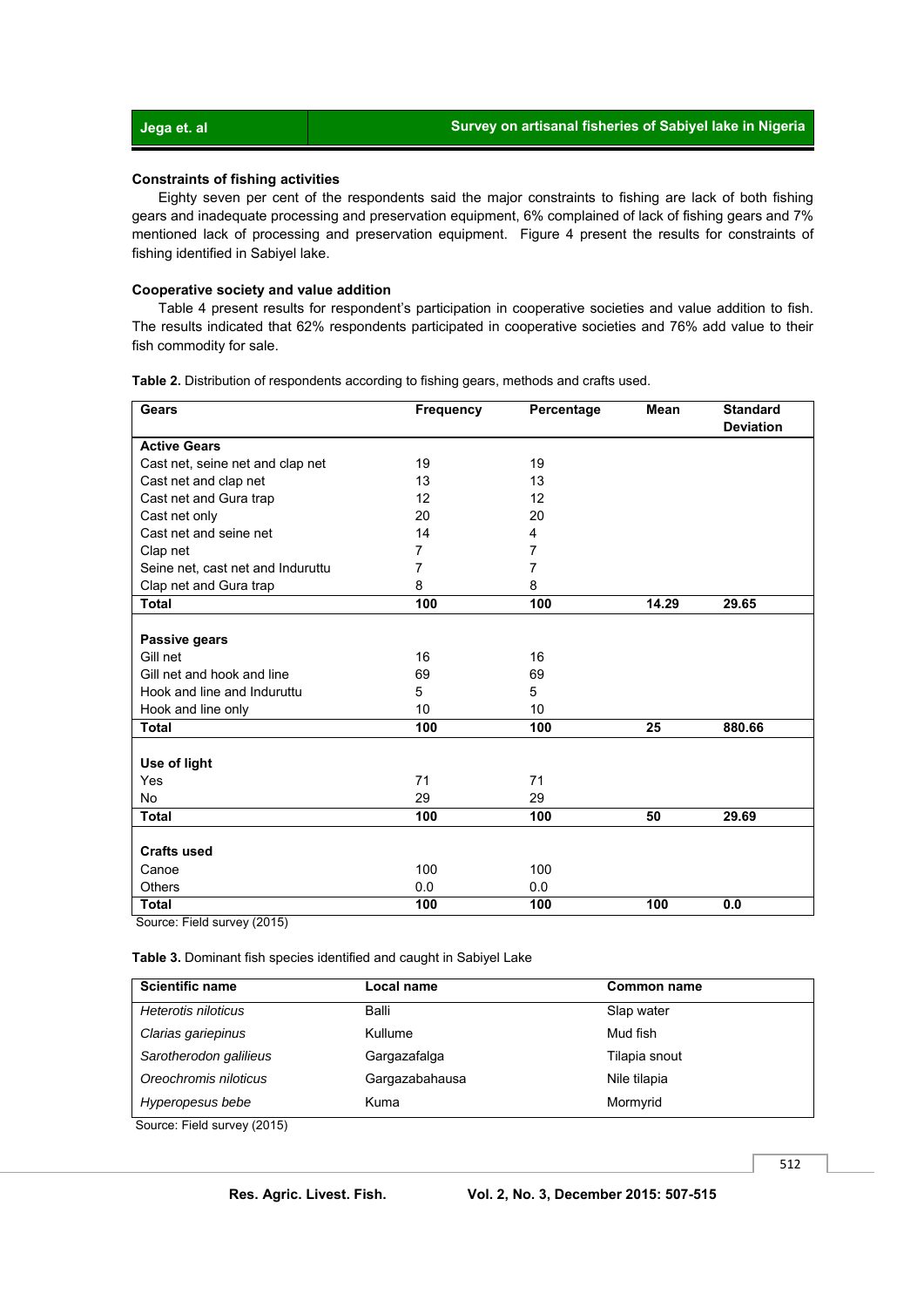#### **Jega et. al Survey on artisanal fisheries of Sabiyel lake in Nigeria**

| <b>Cooperative society</b> | <b>Frequency</b> | Percentage | <b>Mean</b> | <b>SD</b> |
|----------------------------|------------------|------------|-------------|-----------|
|                            |                  |            |             |           |
| Yes                        | 62               | 62         |             |           |
| No                         | 38               | 38         |             |           |
| <b>Total</b>               | 100              | 100        |             |           |
|                            |                  |            |             |           |
| <b>Value addition</b>      |                  |            |             |           |
| Yes                        | 76               | 76         |             |           |
| No                         | 24               | 24         |             |           |
| <b>Total</b>               | 100              | 100        | 50          | 73.49     |

**Table 4.** Distribution of respondents according to participation in cooperative society and value addition

Source: Field survey (2015)

#### **DISCUSSION**

 The socio-economic characteristics of the fisher folks considered include name of the respondent, village area, household main source of income, marital status, total family size of the fishermen, member of family who go for fishing, amount of fish caught by household which is consumed by the house hold. Because of the overwhelming influence the household head has on the household decision- making process in the traditional Africa setting, most of the socio-economic characteristics discussed were peculiar to the household heads (Ayinla, 2004).

 Marital status indicated that 100% of the sampled households were married. This implies that majority of the fisher folks shoulder a lot of responsibilities. Adeleke (2013) also observed that the married were more interested in fishing and attributed that to reliance on fishing to cater for their households. It also shows the availability of family labour in the fishing communities. Age of the respondents vary with 43% of the respondents below the age of 50 years, 32% above 50 years. Eighty per cent of the respondents are below the age of 50 years while only 20% are above the age of 50. Those below 50 years indicated that they were mainly within the economically active age group and physically fit to paddle the canoe. All of the households sampled were male. This implies that the fishing is more popular among men in the study area. This also conforms to FAO (1998) findings that women are rarely involved in fish capture at sea or in lakes because of its inherent dangers, long fishing voyage and their dominant role in household activities.

 The fishing gears comprise both active and passive gears. This shows that 19% of the fisher folk were using cast net and clap net, 12% operate with cast net and Gura trap, 16% use gill nets, 16% utilize both gill nets and hook and line, only 5% utilizes hook and line and Induruttu (local fish trap in Nigeria) and 10% uses hook and line, implies that the fisher folks are still using the traditional methods in fishing activities. Among the fisher folks in the study area 71% of the respondents engaged in the fishing activities at night and 29% during the day. This show that the majority of the respondents were engaged in both night and day fishing, which means that they used light during their night fishing and also the main purpose of using the touch light and forehead light is to enable them to see where they set their gears and harvest their fish and also to reset their gears and leave them till in the morning time to come back to harvest again. Only 29% do not engage in night fishing, and also the 100% of the fisher folk household uses paddle canoe for their fishing. This clearly shows that there is a lot of fishing pressure on the lake.

 Household heads that had no formal education accounted for 77% of the sampled respondents while the remaining 23% had formal education ranging from adult, primary to secondary education. This implies that very few respondents were educated and only to secondary level. This would have negative consequence on their ability to exploit latent opportunities in fisheries and also to support them in the adoption of improved technologies. Fawole and Fashina (2005) stressed the association of level of education with the use of technology.

 In the study area, the 53% of the respondents were involved in only selling of fresh product as a means of livelihood while the other respondents were involved in other income generating activities to boost their income, 26% were engaged in farming activities while 21% engaged in their owned business as their main source of income. Fifty nine per cent(59%) of the respondents had fishing as their primary occupation and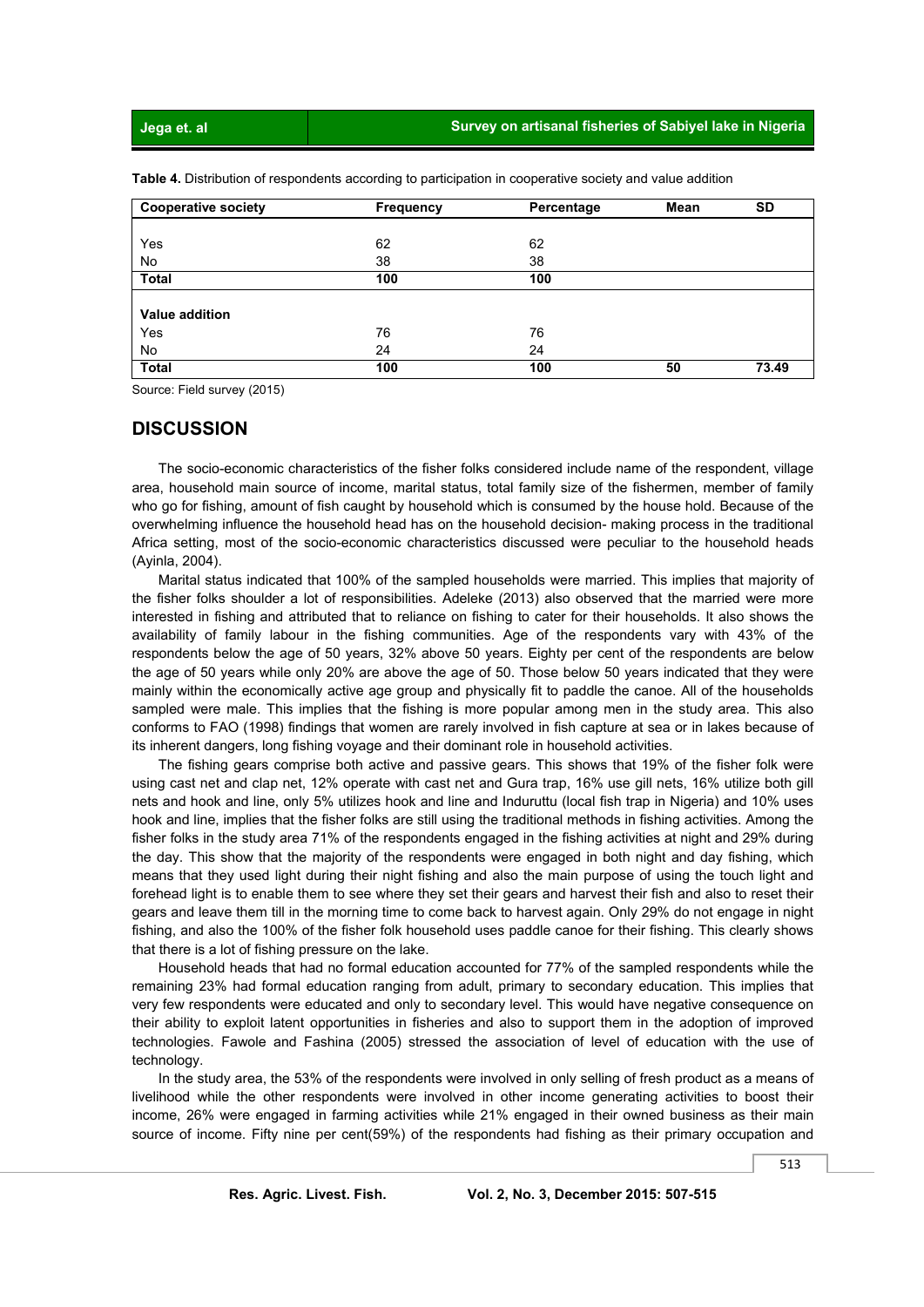41% had fishing as their secondary occupation. This implies that most households around Sabiyel lake are engaged in fishing with only few engaged in other activities like crop farming. The amount of fish caught by household is partly consumed and partly sold in the market.

 The different fish species caught in Sabiyel lake comprises *Hyperopesus bebe, Oreochromis niloticus, Sarotherodon galilieus, Clarias gariepinus a*nd *Heterotis niloticus.* It was observed that the most dominant fish species in Sabiyel lake are Tilapia and it is more available throughout the year. *Heterotis* and *Clarias* species are also found in Sabiyel lake but they are seasonal, they are more available during rainy season and scarce in dry season. It was also evident that most of the fisher folks sold their fish without processing and preserving. This may be attributed to insufficient processing and preservation methods available in the locality.

 Women participated in the fisheries aspect in the study area. According to Adekoya et.al. (2000), artisanal fishing is popular among the men while activities such as processing, storage in the house or housekeeping and marketing are popular among women. It is evident from this research that most women were engaged in both processing and marketing. This agreed with Bene and Merten (2008) who noted that although fish trade is undertaken by both men and women, women have a strong hold on fish trade. According to FAO (2003), fish processing is the exclusive preserve of women, except in some inland fishing communities where men participate actively such as in Lake Chad.

 The distribution of major problems confronting the fisher folks in the sampled communities revealed that most of the respondents stated that lack of both fishing gears and crafts are the major problems confronting their fishing activities. The majority (62) of the fisher folk were engaged in co-operative associations and benefited from it. This is supported byILO (2002) that cooperatives are contributing towards gender equality by expanding women's opportunities to participate in local economies and societies in many parts of the world.With regards to value addition, most of the women add value during fish processing to enhance the taste and aroma of fish which increase marketability of fish. To (2015) posited that value addition to fish products enhances better income, improves processing, utilization, keeps in-phase with consumer needs and provides variety of products.

## **CONCLUSION**

The following conclusions were deducted from the study:

- The fisher folks in Sabiyel lake fishing households are still using the crude traditional methods in their fishing activities.
- The majority of respondents within age range of 50 years indicated that they were mainly within the economically active age group and physically fit to paddle the canoe and throwing cast nets.
- Fishing is more popular among men in the study area.
- Most respondents were involved in only selling of fresh product.
- The role of women in artisanal fisheries in Sabiyel lake is mainly in processing and value addition.
- The major constraints to fishing in the study area are the lack of fishing gears, crafts and inadequate processing and preservation equipment.

### **Recommendation**

- Extension services should be intensified to introduce modern methods of fishing with a view to sustainable yield
- The efforts of the economically active age group should be harnessed by educating them on technological advancements in fisheries and aquaculture.
- More fish species should be introduced in to Sabiyel lake to ensure variability and availability while the existing ones should be conserved.
- Fish processing and preservation methods in the study area should be adequately improved.
- Government should address the major constraints to fishing in the study area by supplying and subsidizing fishing gears, crafts and adequate processing and preservation equipment.